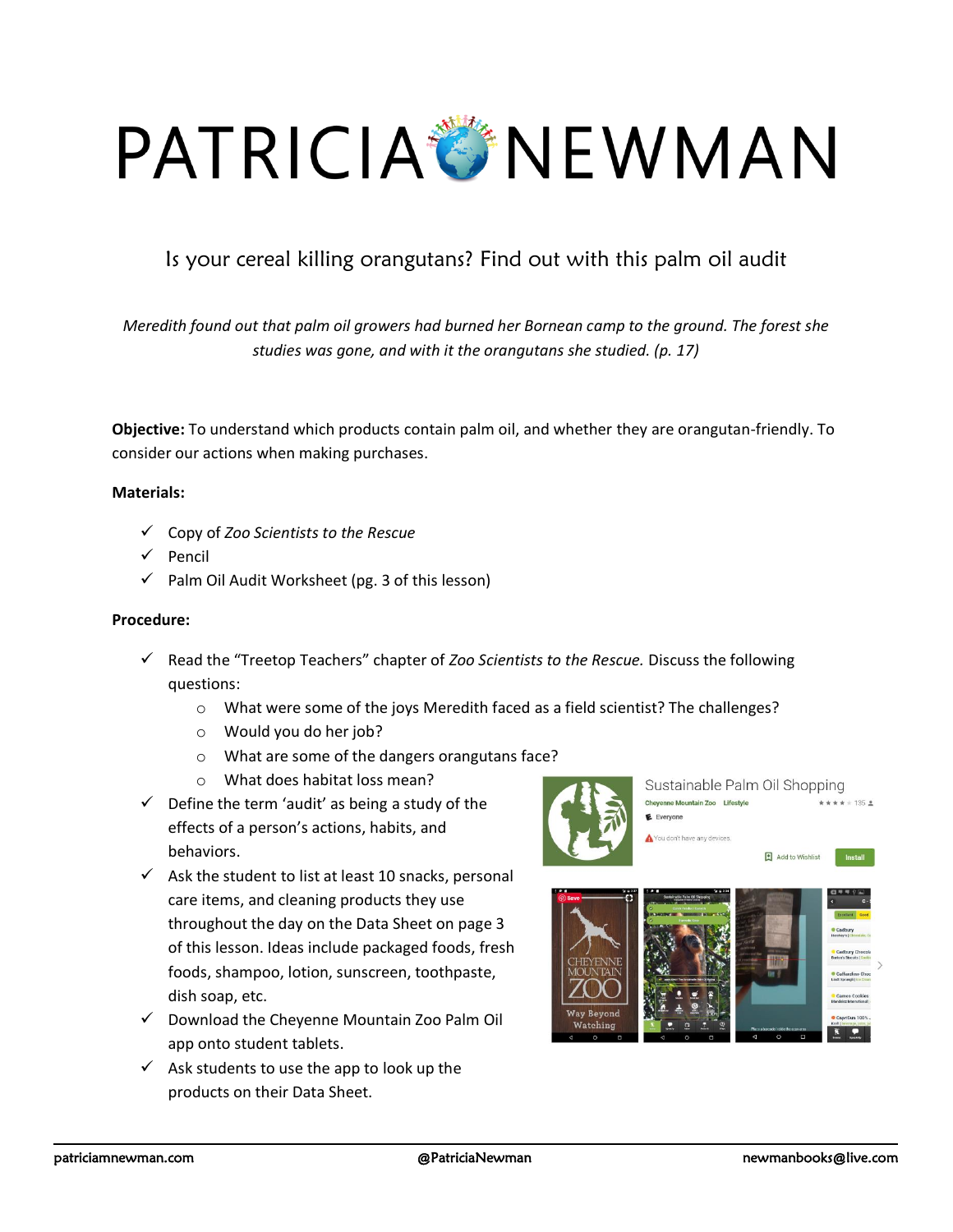- $\checkmark$  After students complete their Data Sheet, ask them to graph their results.
- $\checkmark$  Encourage the student to assess their data and consider ways they can be part of the solution to minimize orangutan habitat loss.
- ✓ Read "The Rest of the Story" chapter in *Zoo Scientists to the Rescue* for additional ideas.
- $\checkmark$  Survey students to see which ones resonate with them.

| <b>Product</b>                     | <b>Excellent</b> | Good | <b>Needs</b><br><b>Improvement</b> |
|------------------------------------|------------------|------|------------------------------------|
| Dawn                               |                  | X    |                                    |
| Colgate                            | X                |      |                                    |
| Goldfish                           |                  |      | X                                  |
| Safeway ice<br>cream               |                  |      | X                                  |
| Snickers                           | X                |      |                                    |
| <b>Cup Noodles</b>                 |                  | X    |                                    |
| <b>Thin Mints</b>                  |                  |      | X                                  |
| Froot Loops                        | X                |      |                                    |
| Honey<br><b>Bunches of</b><br>Oats |                  |      | X                                  |
| Alpo/lams                          | X                |      |                                    |

*Figure 1: Example Data Sheet*